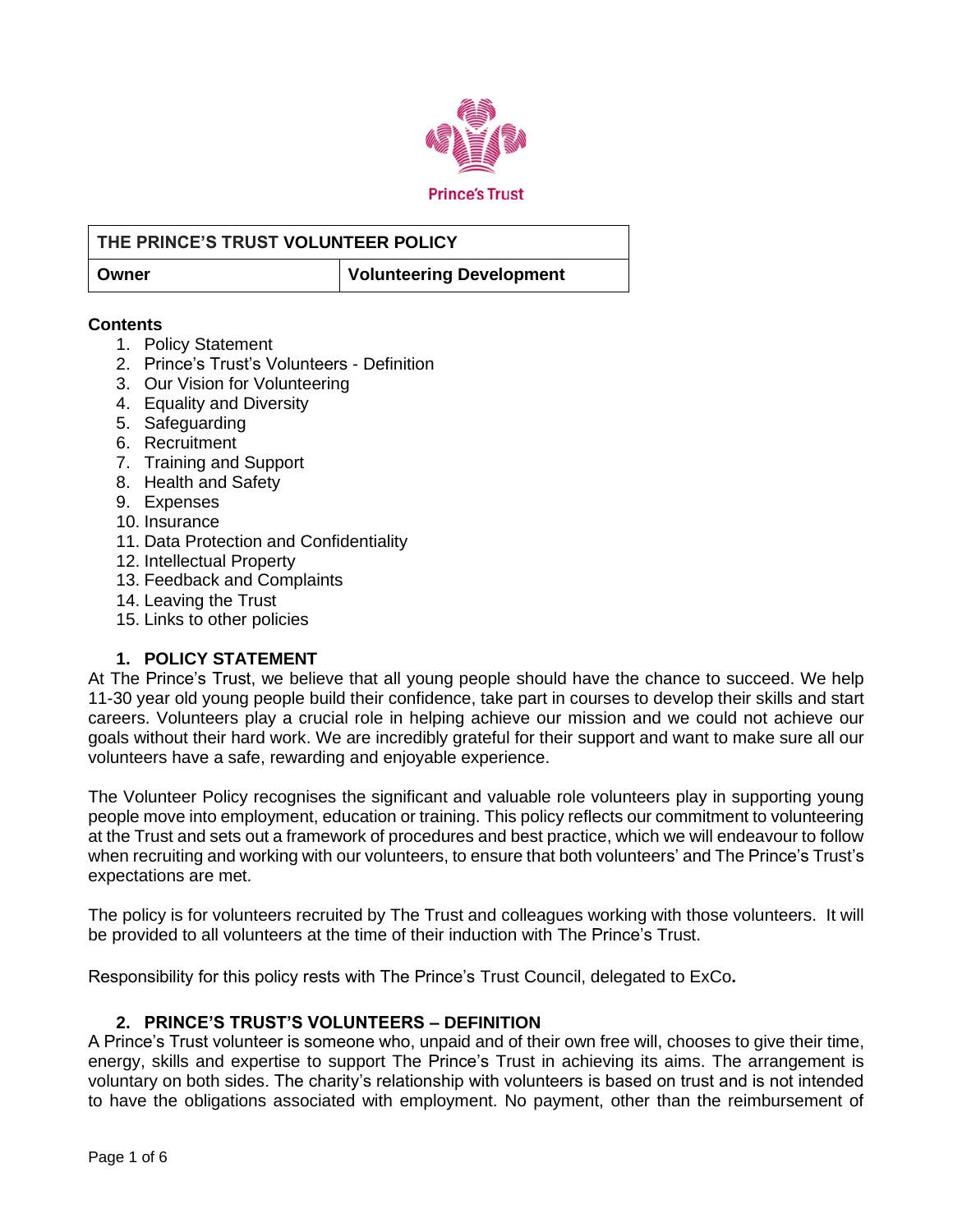agreed out-of-pocket expenses, is made by The Prince's Trust to people who give their time as volunteers.

The Prince's Trust's volunteers support the charity in a number of ways, including:

- ➔ Supporting young people to move into employment, education or training, for example by mentoring young people or delivering our courses.
- → Partnering with colleagues, for example by providing administrative support in our offices, helping to deliver strategic projects or coaching our colleagues.
- → Championing the Trust by helping to spread the word and connecting us with communities and partners.
- → Raising funds, for example by helping to run events, promoting the ways to give money and connecting us with their networks.
- → Building the community, for example by helping to recruit, train or support other volunteers.

We expect that both our volunteers and paid staff always aim to live the values of the Trust by being:

- ➔ **Approachable**  open minded and value diversity
- ➔ **Non-judgemental** focus on the potential not the past
- ➔ **Inspiring**  lead by example
- ➔ **Empowering** enable positive change
- ➔ **Passionate** about The Trust's goals and delivering excellence

#### **3. OUR VISION FOR VOLUNTEERING**

We believe that by harnessing the passion and skills of our volunteer community, we can achieve more for young people and are committed to engaging volunteers in this mission wherever possible. We aim to deliver a sector leading volunteering experience so that our volunteers enjoy supporting us and feel well equipped to support the work of The Prince's Trust. We are committed to making The Prince's Trust the best organisation to volunteer with. To ensure that volunteers are at the forefront of everything we do, we aim to:

- → Ensure that our volunteers understand what we expect from them, and what they can expect from us in return.
- ➔ Attract volunteers with the right skills to support young people and the Trust.
- → Deliver a sector leading volunteering experience, through processes and ways of working, which makes it enjoyable and easy to support us.

#### **4. EQUALITY AND DIVERSITY**

The Prince's Trust is committed to building a diverse organisation that is responsive to the needs of young people and our stakeholders. The Prince's Trust is also committed to equal opportunities at all stages of recruitment, selection and volunteering. Short-listing, interviewing and selection of volunteers will always be carried out without regard to protected characteristics: age; disability; gender reassignment; marriage and civil partnership; pregnancy and maternity; race; religion or belief; sex; and sexual orientation. This commitment is reflected throughout the charity's policies and procedures. The Prince's Trust will not condone, accept or ignore any forms of discrimination or unacceptable behaviour.

#### **5. SAFEGUARDING**

The Prince's Trust believes that all children and young people have the right to protection from harm, abuse and exploitation. The Safeguarding Policy will be shared with all new volunteers to The Prince's Trust as part of the onboarding process along with "Start Safe", the Prince's Trust's Code of Behaviour. 'Start Safe' provides clear guidance on the behaviour expected of all staff, volunteers and other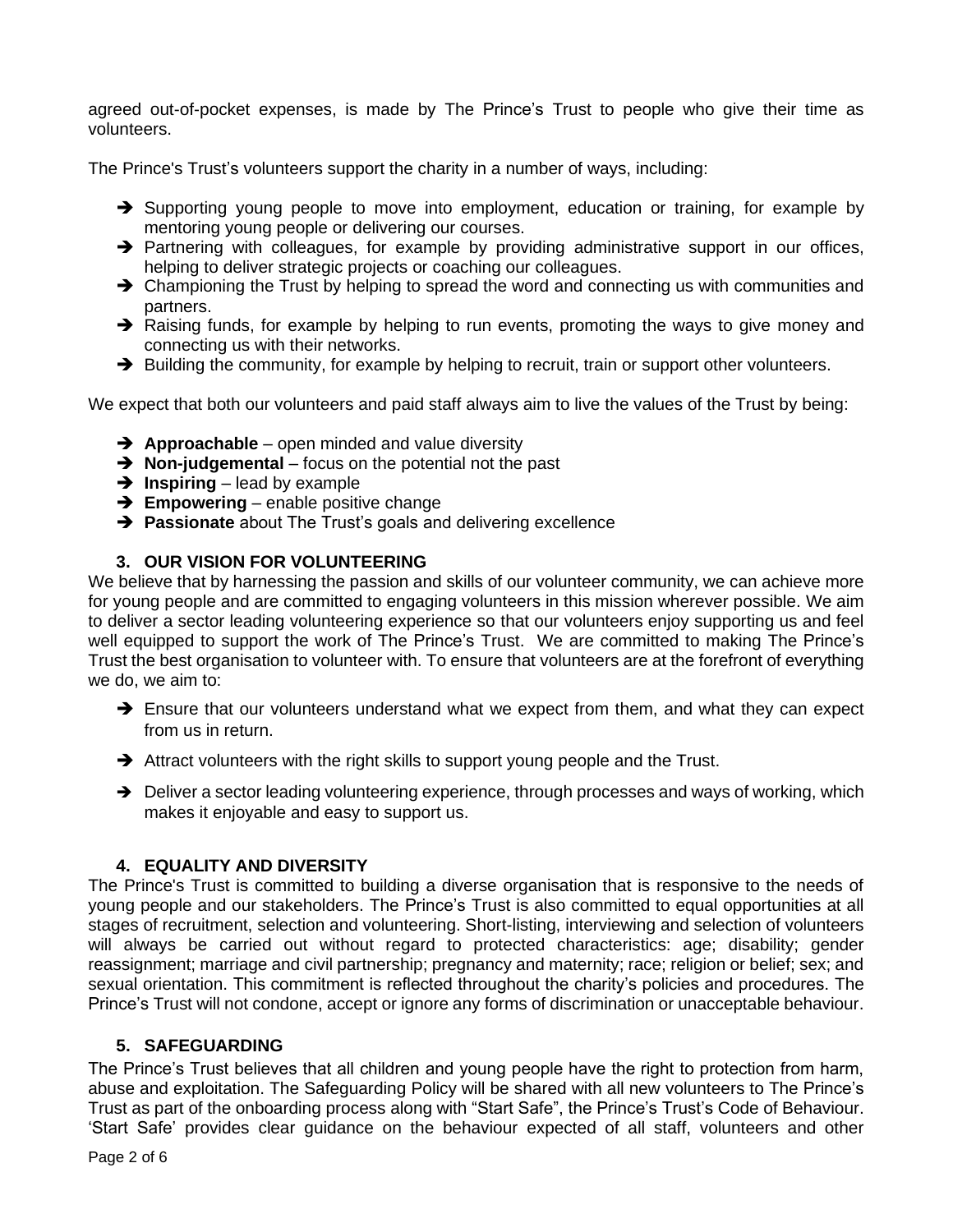representatives in all activities with children and young people, whether they are delivered face to face or online. Where the Prince's Trust feels it is necessary, failure to meet the obligations of the Safeguarding Policy and the "Start Safe" Code of Behaviour, may lead to a volunteer being asked to step back from volunteering temporarily or permanently, or other appropriate action.

Volunteers taking on roles that are eligible for a Disclosure and Barring Service (DBS) check, or equivalent, will be required to undertake a relevant check. If required, this will be made clear on the volunteer role description and during the application process. We welcome volunteers from a range of different backgrounds and having a criminal record will not necessarily bar someone from volunteering with us. This will depend on the nature of the position and the circumstances and background of their offence.

# **6. RECRUITMENT**

The Prince's Trust will collect information on all prospective volunteers during the recruitment and selection process. Additionally, volunteers might be required to attend an informal interview to provide relevant information and explore their aspirations and the experience they can bring to The Prince's Trust. It is important for all involved to appreciate that the interview is not a competitive process, and the sole selection criteria is suitability for the role. A personal reference might be required and taken up to help confirm suitability for volunteering and for specific roles.

All our regular volunteers must read and agree to the Volunteer Commitment which outlines what is expected from the volunteer and what they can expect from The Prince's Trust. In commencing their role, the volunteer commits to the aims, values and key policies of The Prince's Trust. They also commit to delivering the key tasks outlined in the relevant role description. This Volunteer Commitment does not and is not intended to create a contract of employment between The Prince's Trust and volunteers.

When appointed, an appropriate named contact for that role will lead on the relationship management of the volunteer. This may be a colleague or a volunteer. The named contact is responsible for guiding and supporting the volunteer in their role and should be available to discuss any aspect of the volunteer's role. A volunteer will be informed in writing (letter or email) if their Prince's Trust contact changes.

# **7. TRAINING AND SUPPORT**

Volunteers will have a valuable set of skills, knowledge and attitudes gained from their education, work, previous volunteering, and life experiences. To help ensure that volunteers are appropriately equipped for their role, each volunteer must undergo the appropriate induction and training process prior to commencing their role, alongside continuous training, where appropriate, whilst volunteering with The Prince's Trust.

Each volunteer will be provided with relevant management and support. This might include regular, appropriate and mutually agreed contact.

The Prince's Trust will also provide appropriate recognition and occasions to celebrate volunteers and their work, on an individual and group basis, according to specific role(s), commitment and length of service.

# **8. HEALTH AND SAFETY**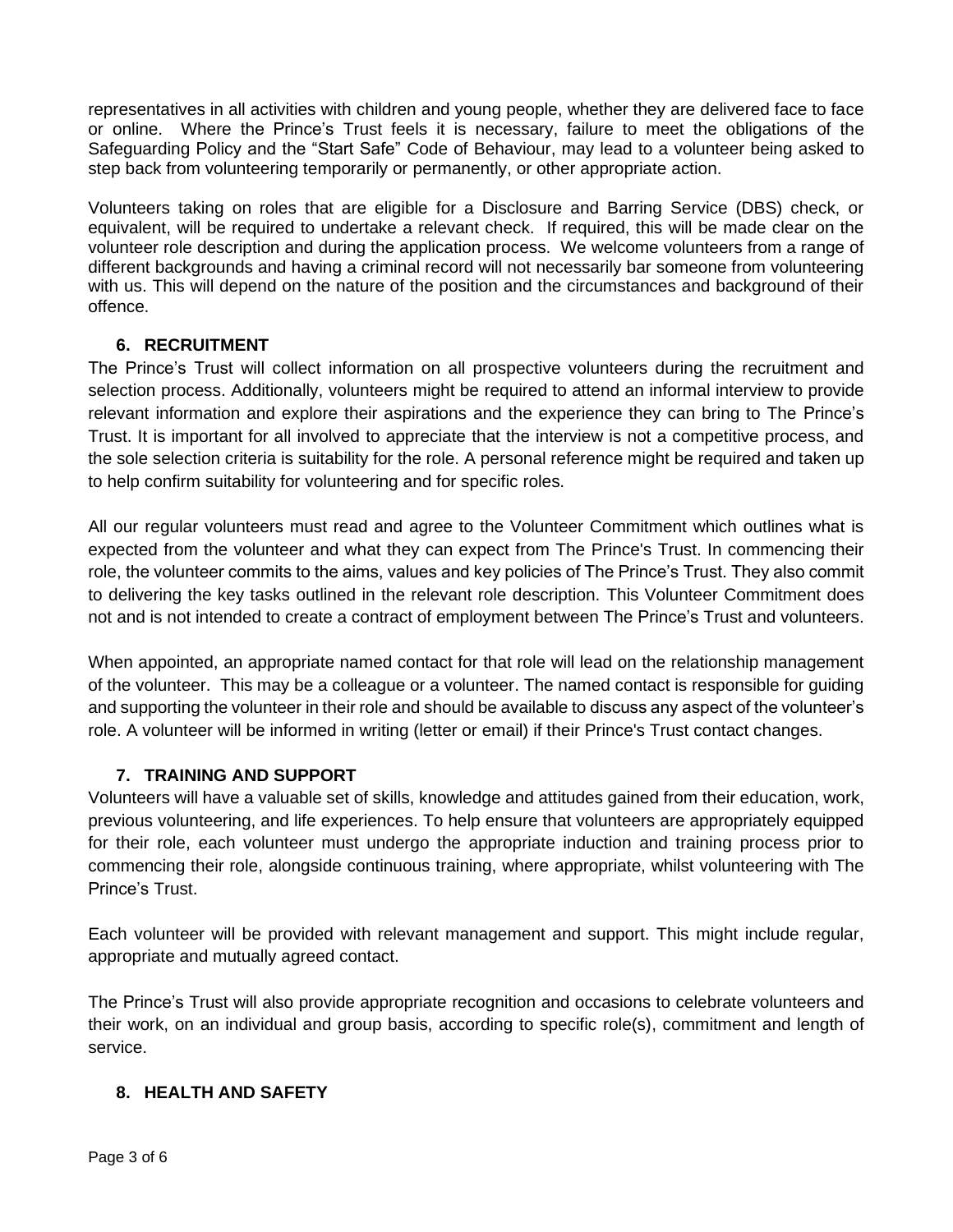Volunteers must take reasonable care of themselves and others while volunteering for The Prince's Trust, and follow any health and safety advice and instruction given for their role. Volunteers should cooperate with The Prince's Trust on health and safety matters, and immediately report accidents/incidents (including near misses – accidents/incidents that may have led to injury). Volunteers should not intentionally or recklessly interfere with or misuse anything provided in the interests of health, safety and welfare.

The Prince's Trust will ensure that all volunteers are provided with the appropriate information, supervision and training required to enable them to complete voluntary work safely. This includes providing suitable systems and procedures and guidance is outlined in The Health and Safety Policy.

#### **9. EXPENSES**

The work of The Prince's Trust is critically dependent on our extensive network of volunteers. We are very grateful to the vast number of volunteers who do not claim expenses; however, we will always look to reimburse reasonable expenses if there are financial barriers to volunteering. Please note that we will only reimburse expenses if previously agreed with the volunteer's named contact, based on their assessment of The Prince's Trust's requirements and the available budget. Where applicable, please refer to the Volunteer Toolkit for further details on what expenses we cover and how to claim.

#### **10. INSURANCE**

The Prince's Trust provides Employers Liability, Public Liability and Professional Indemnity cover for all volunteers whilst working on Prince's Trust activities. The Prince's Trust does not provide motor insurance cover. The insurance will not cover unauthorised actions or actions outside the volunteering agreement.

All volunteers that hold Business Class motor insurance will be automatically covered for their work on behalf of The Prince's Trust. However, if their insurance is limited to social and domestic use then they will have to discuss their role as a Prince's Trust volunteer with their insurance company to ensure that they are fully covered. Volunteers will be asked to sign the relevant section on the Expenses form to confirm that they have agreed to drive on Prince's Trust business with their insurers before we can reimburse mileage costs.

# **11. DATA PROTECTION AND CONFIDENTIALITY**

The Prince's Trust will protect volunteer information in accordance with the relevant data protection legislation including the General Data Protection Regulation (GDPR). Data will be held securely and confidentially and will only be accessed by authorised individuals. Please see our Privacy Policy on the website for further information about how we collect, manage and use the personal data of our volunteers. We expect all volunteers to comply with the Prince's Trust's Data Protection Policy and associated policies.

When using Prince's Trust's devices or IT systems as part of their role, volunteers must read, understand and sign up to our Information Security Policy prior to starting their role.

When volunteering with The Prince's Trust, volunteers are likely to become aware of confidential information about The Prince's Trust, its staff, young people supported by the charity and third parties. All volunteers are required to maintain confidentiality and should not disclose the organisation's information during their volunteering services and any time afterwards.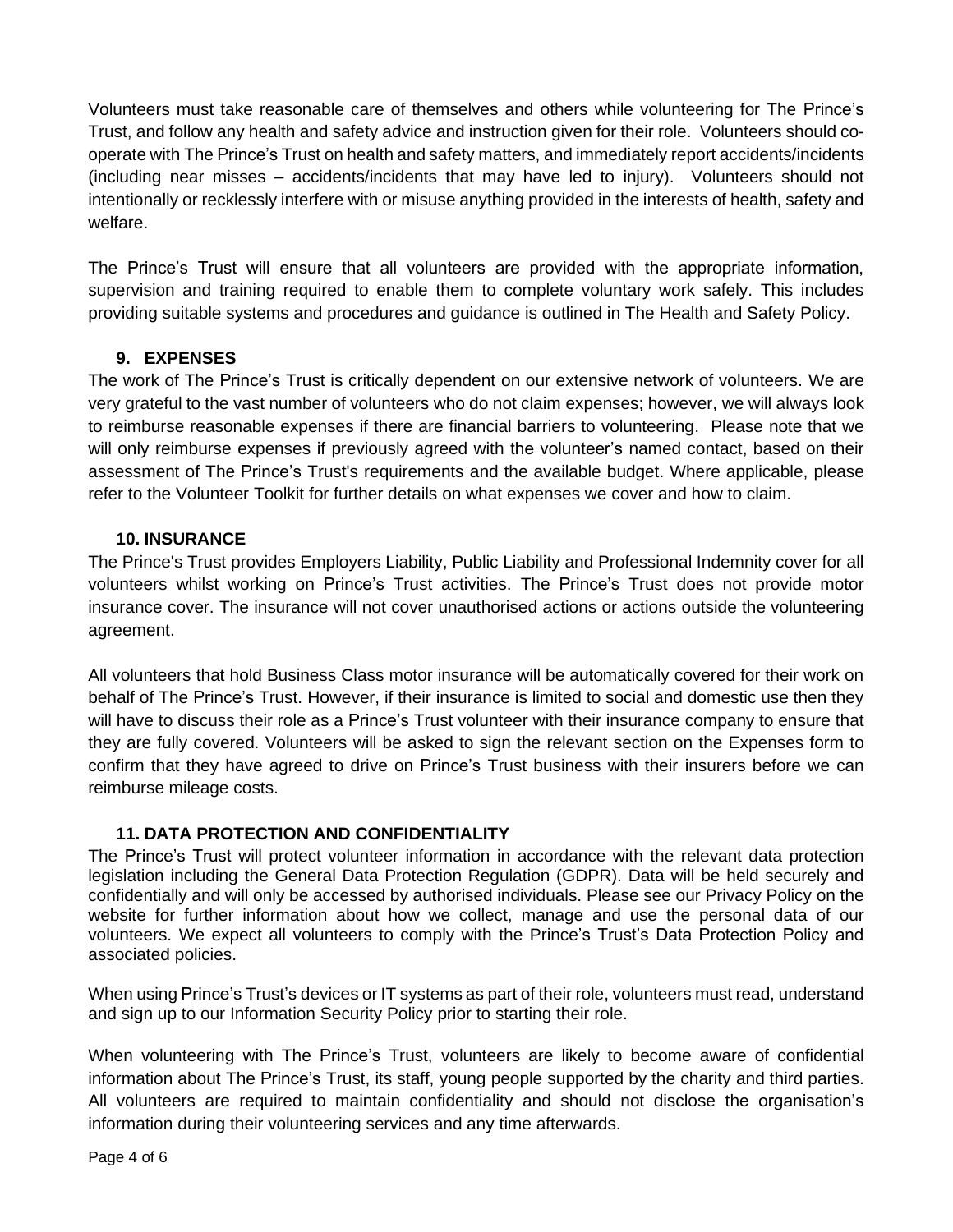#### 12. **INTELLECTUAL PROPERTY**

When signing our Volunteer Commitment, a volunteer assigns, by way of future assignment to The Prince's Trust, all Intellectual Property created by them as part of their role as a Prince's Trust volunteer or credited to them during the term of their volunteering, provided that the assignment shall not include intellectual property which is not connected in any way whatsoever whether directly or indirectly with their volunteering.

### **13. FEEDBACK AND COMPLAINTS**

Although The Prince's Trust makes every effort to ensure that any experience of volunteering with us is positive and rewarding, we recognise that volunteers at times may experience difficulty within their role or they may want to share feedback or raise an issue with a member of staff or another volunteer.

In the first instance, volunteers should talk to their named contact or the Volunteering Development Team at [Natvolt@princes-trust.org.uk](mailto:Natvolt@princes-trust.org.uk) to try to resolve the issue, get advice or share feedback. We will make every reasonable effort to resolve difficulties at an early stage and we always review feedback and learn from it.

However, where the areas of concern cannot be resolved by these means, please refer to our organisational Feedback and Complaints Policy, which can be found on our website. In line with this policy, feedback and complaints can be submitted to the Customer Service Team at The Prince's Trust in the following ways:

- **Online**: using our contact form <https://www.princes-trust.org.uk/contact-us>
- **Email**: [feedback@princes-trust.org.uk](mailto:feedback@princes-trust.org.uk)
- **Phone**: 0800 842 842
- **Text**: sending the message 'Feedback' to 07983 385 418 to receive a call back
- **Post:** writing to: FAO The Prince's Trust, Team Leader
	- The Prince's Trust Customer Service Team Unit 9 Cefn Coed Parc Nantgarw Cardiff CF15 7QQ

There may be occasions where named contacts may have concerns around a volunteer's behaviour or approach. In this case, staff contacts will approach the volunteer directly to discuss any concerns they may have amicably and openly and resolve difficulties at an early stage.

# **14. LEAVING THE TRUST**

Volunteers are free to cease volunteering with The Prince's Trust at any time by speaking or writing to their named contact. When deciding to finish volunteering with us, we ask that volunteers give us as much notice as possible to help us organise alternative arrangements. Upon leaving a volunteer role, we may offer an exit interview to reflect on their experiences and improve our volunteer opportunities. There are many different ways to support young people through The Prince's Trust and so we encourage volunteers to stay in touch and get involved in the future.

There may also be times when The Prince's Trust will ask a volunteer to cease volunteering. This may be because the role no longer supports the needs of the organisation and its current work, or because the volunteer is no longer able to satisfactorily carry out a particular role. When this happens, we will endeavour to give as much notice as possible to the volunteer and try to find an acceptable alternative role. In all cases, the volunteer will be treated fairly, with dignity and respect.